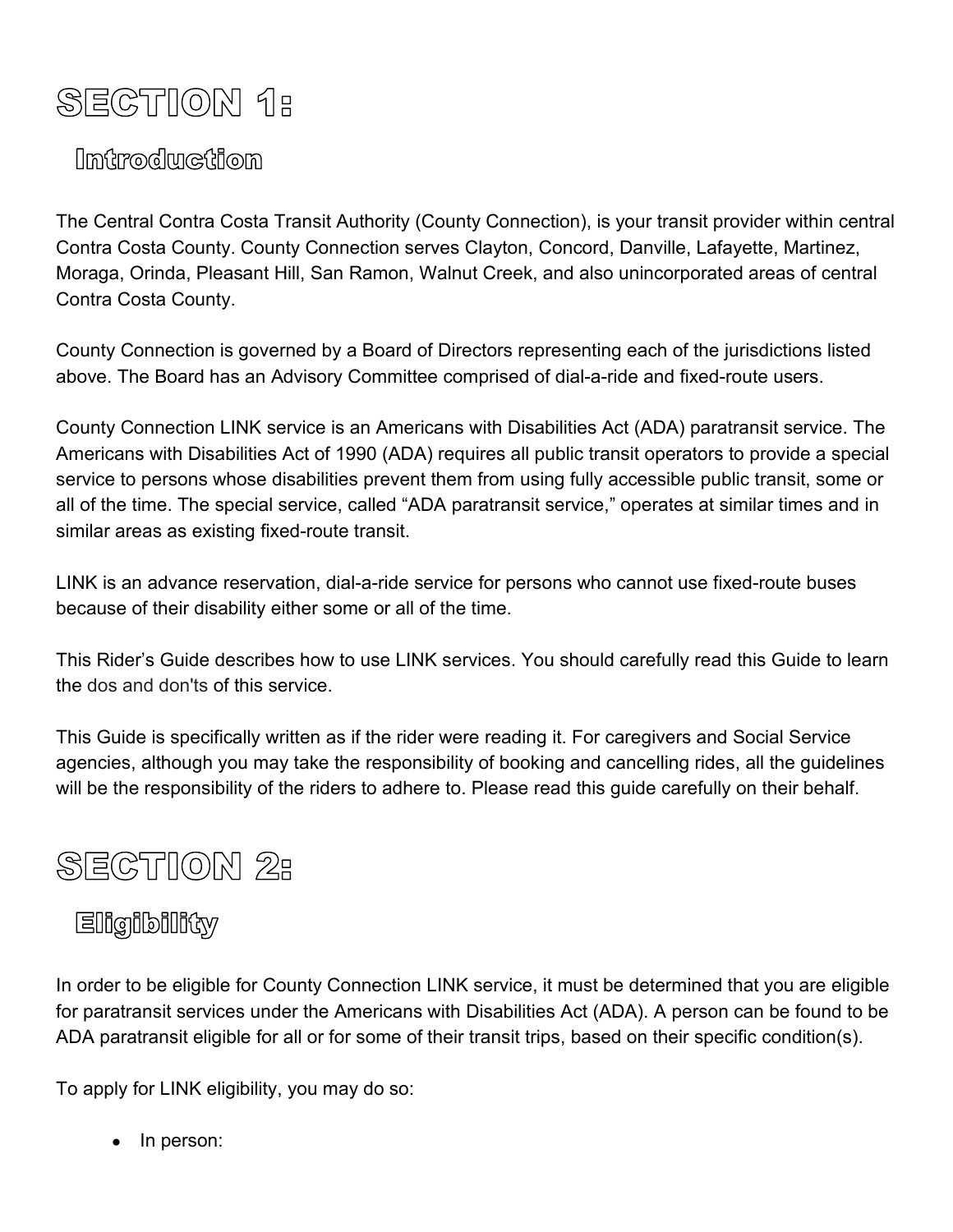LINK Office 2477 Arnold Industrial Way, Concord

- Download application from website: [www.countyconnection.com](http://www.countyconnection.com/)
- By Mail:
	- Call (925) 680-2066 or (925) 680-2067

Please fill out the application completely, including whether or not you travel with an attendant or a service animal (i.e. guide dog). It is OK to have someone help you.

After we receive and review your application, you will most likely receive a phone call for additional information. You may also be called to come down to our office for an in person interview and/or your application may be sent to your doctor for additional information on your disability and how it prevents you from taking public transportation.

You will be notified by mail of your eligibility status within 21 days of receipt of your completed application.

The guiding principle for ADA paratransit eligibility is a person's inability to independently use the fixed-route transit due to a disability or a health related condition.

## **A. Eligibility Types**

## **1. Full Eligibility**

If you are unable to use County Connection buses or BART trains without having another person there to help you, you will have full eligibility for LINK Paratransit. That means you will be allowed to take all your trips on LINK Paratransit. You may choose to travel on County Connection Fixed route buses, BART Trains or County Connection's Rider Choice program (reference page number) when you can, for example when travelling with an attendant.

### **2. Conditional Eligibility**

If the eligibility process determines that you are able to use County Connection fixed route buses or BART independently for some trips, but not others, you will be given conditional eligibility. You will be allowed to take some of your trips using LINK Paratransit service. As an example, you may feel fine going to dialysis and can take a fixed route bus or BART train, but experience weakness upon completing dialysis and will need to use paratransit service on your return trip home.

### **3. Temporary Eligibility**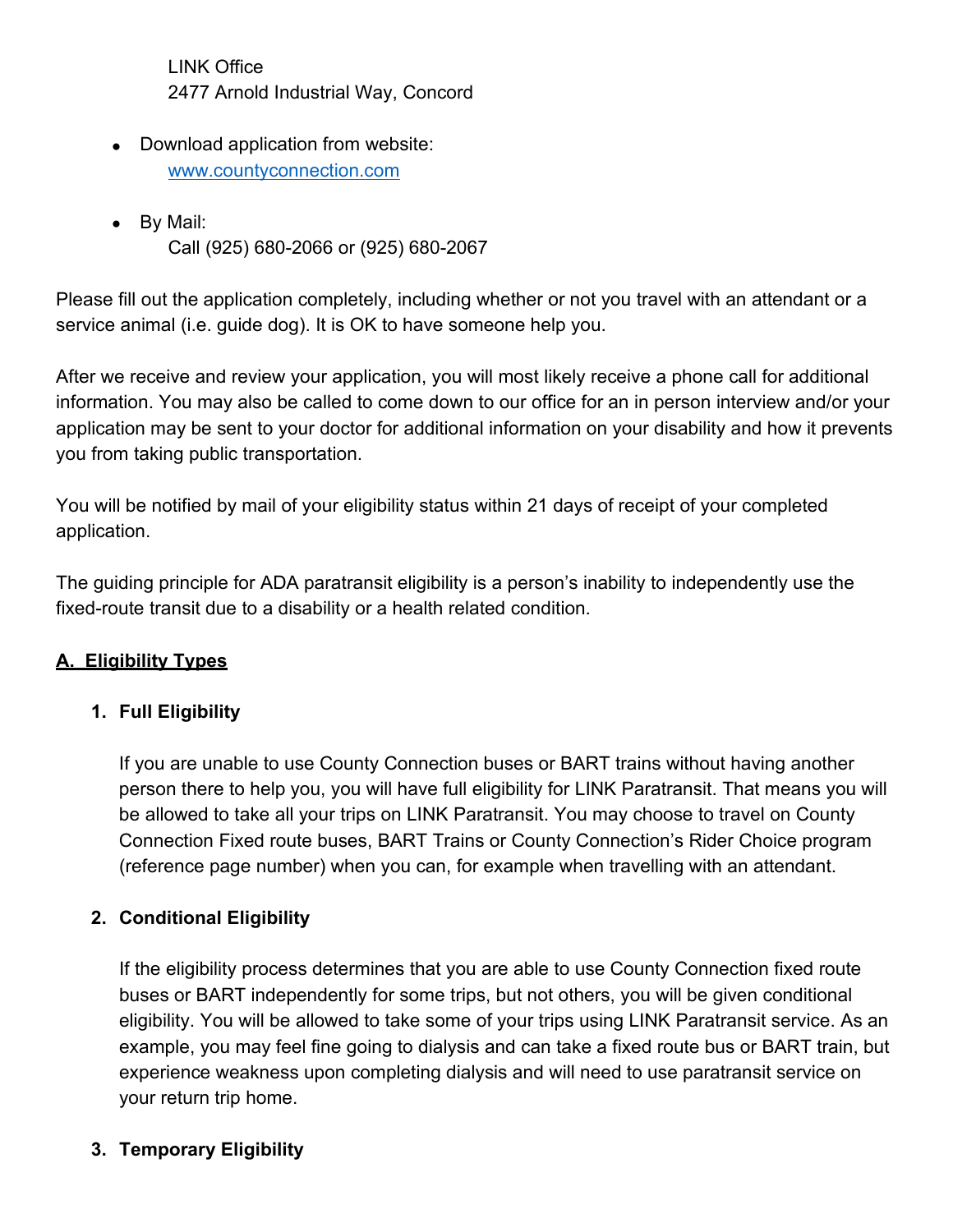If your disability is temporary or your health is expected to improve, you will be given eligibility for a limited time, after which you are expected to return to using regular County Connection fixed route buses or BART.

#### **4. Length of Eligibility**

The maximum length of time your LINK paratransit service may be assigned is 3 years. You must reapply every 3 years for continuous service, regardless of your eligibility status. If you have temporary eligibility and your health has not improved, you may apply at the end of your eligibility and your application will be reviewed. Reapplication is required even if your disability is permanent and unchanging. County Connection LINK service will send you a new application at least 3 months before your eligibility expires to start the reapplication process.

#### **5. Visitor Eligibility**

Visiting our service area, is very easy. Visitors who are ADA eligible in their own jurisdictions, may use LINK Paratransit service for up to 21 days in a 12-month period after presenting either a valid ADA Paratransit card or other paperwork showing their certification for ADA Paratransit services. They may also provide us with a contact name and number of their Paratransit services so we may contact them directly to verify their ADA status.

#### **6. Presumptive Eligibility**

We may also grant presumptive eligibility for 30 days in the event that, the person needs to use Paratransit service immediately because of an emergency, or if we are unable to make a determination within a 21 day period. This type of eligibility is not for hospital dischargers or transportation home after minor surgery.

#### **B. Denials and Appeals Process**

To qualify for LINK Paratransit services, you must demonstrate, that you have a disability or disabling condition that prevents you from using regular fixed route buses or BART independently. Based on you your application or in person interview, the eligibility department may determine that you have the necessary transit skills and functional ability to use County Connection fixed route buses or BART some of the time or all of the time. If determined as such, you will be denied complete or partial eligibility of LINK Paratransit service. The basis for the denial will be noted in a letter to you.

If you disagree with the decision, you have the right to appeal and instructions on how to do so will be included in your determination letter. If your disability or health related conditions change in the future, you may reapply for the service based on the new information.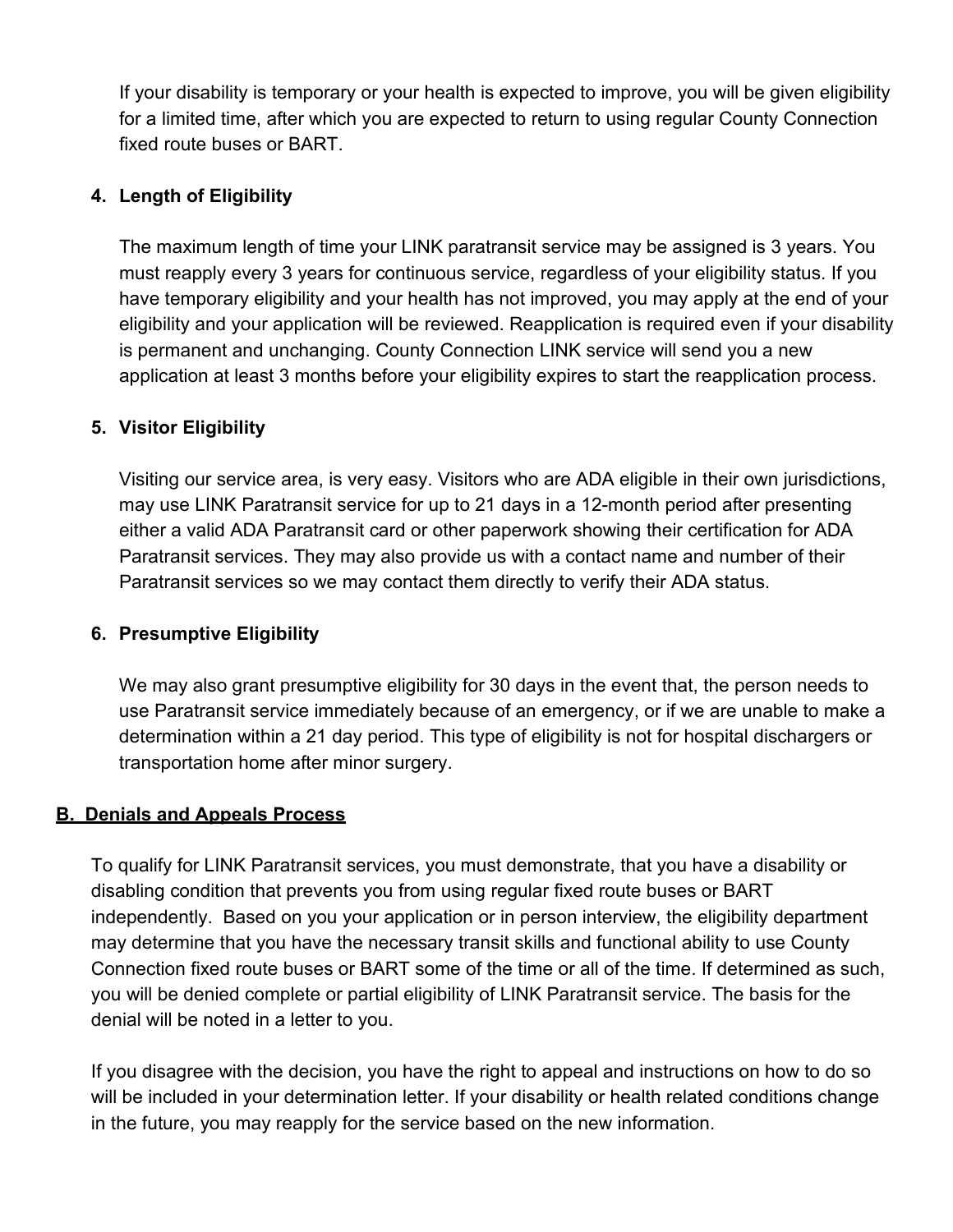#### **C. Others travelling with you**

ADA eligible riders, their personal care attendants and companions are allowed to use LINK Paratransit service. Both personal care attendants and companions must travel to and from the same destination as the eligible rider. They are not allowed to travel without the eligible ADA rider. You must inform the reservationist at the time you book your ride that you will have someone travelling with you.

- Your personal care attendant who will be assisting you during your trip will not have to pay a fare (If you need assistance during your trips, please state so during your application process so a personal care attendant will be added to your file. County Connection LINK reserves the right to contact your health care professional to verify your need for an attendant).
- A companion, a friend, or relative, who is not there to assist you, must pay the same fare. Only one companion can be scheduled to ride with you, but additional companions maybe added on the day of service based on availability ONLY.

Fraudulently claiming to travel with an attendant to avoid paying a fare for a companion, may result in suspension of service.

### **D. Fixed Route buses**

You will be happy to know that you may obtain a reduced fare on fixed-route buses by presenting anyone of the following documents: your ADA paratransit eligibility letter, your Documentation of ADA paratransit eligibility form (both of these items will be mailed to you when you are certified), your ADA paratransit eligibility ID card, a Medicare card, or any proof of being age 65 or older.

#### **E. ADA Eligibility Card**

The ADA paratransit eligibility card is used to identify you as one who has been certified to use paratransit service. You may need this card if you travel outside of the San Francisco Bay Area. In addition, you may use card to travel at a discount on County Connection fixed-route buses.

# **SECTION 3:**

Hours and Days of Operation

LINK service hours is available only when County Connection Fixed route or BART trains are in operation.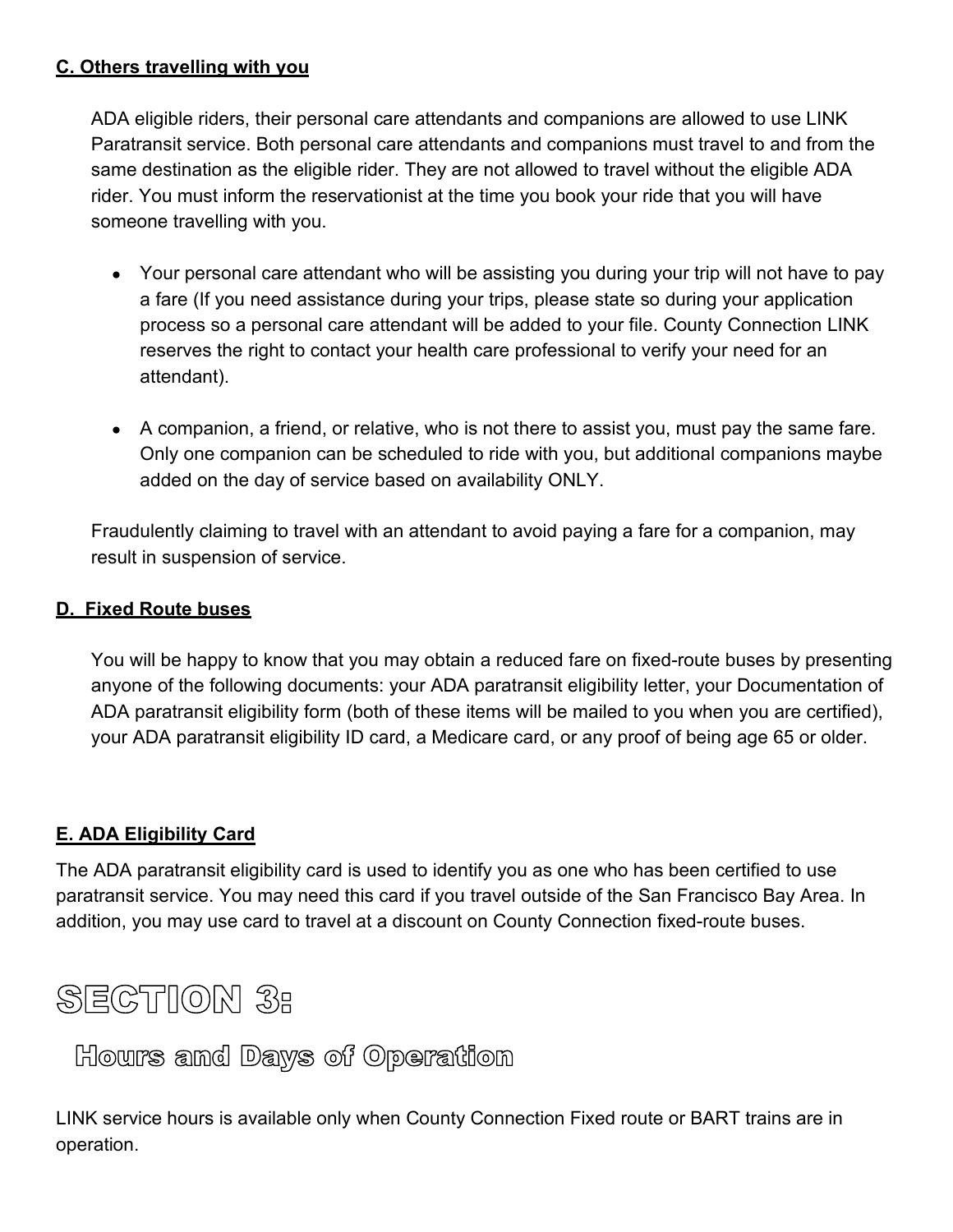LINK Paratransit service is specifically available within 1.5 miles of a County Connection Fixed route bus or within ¾ of a mile of a BART station when County Connection fixed route bus is not in operation. (When County Connection fixed route bus is not in operation, then LINK service is strictly limited to  $\frac{3}{4}$  of an operating BART station to a destination  $\frac{3}{4}$  from another operating BART station). Both the origin and destination address must meet these standards.

LINK provides ADA service during the following hours:

- Monday Friday, 4:00am–12:00am
- Saturday, 6:00am–12:00am
- Sunday, 6:30am–12:00am

When you call to book your ride, the reservationist can tell you if your ride request falls within the operating hours of the fixed-route or BART.

County Connection LINK observes the following holidays:

- New Year's Day
- Memorial Day
- Independence Day
- Labor Day
- Thanksgiving
- Christmas

**LINK service is limited to ¾ of an operating BART station on such holidays.**

# **SECTION 4:**

## Farnes

You must pay for each trip that you take. Drivers do not carry change and cannot make unscheduled stops to make change. You are encouraged to carry exact fare.

- One-way fare for any LINK trip is \$5.00
- Eligible personal care attendants ride free
- A companion is required to pay the \$5.00 one way fare



Advance Fare Payment System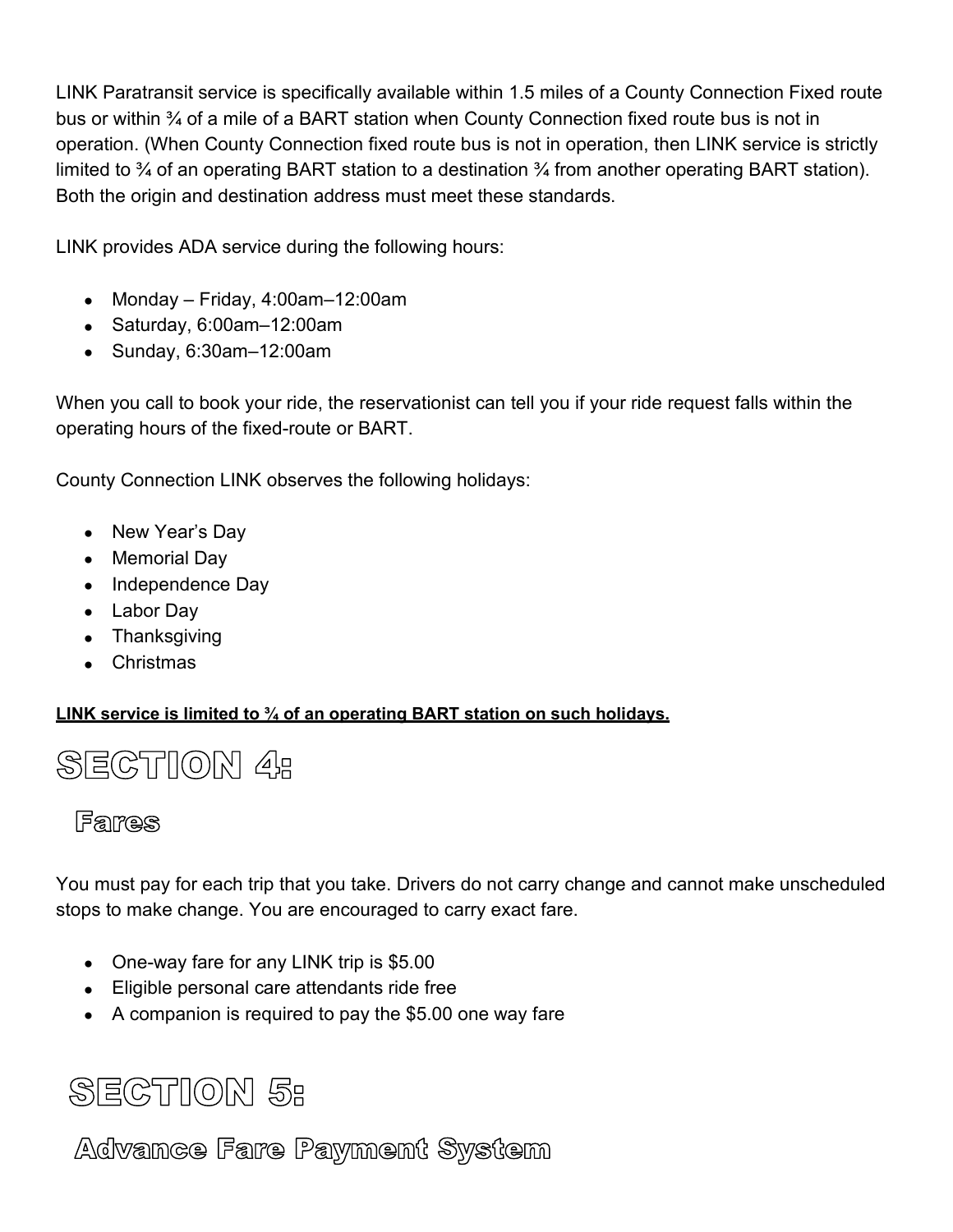You may wish to take advantage of County Connection LINK's Advance Fare Payment System designed to simplify your travel by allowing you to prepay for your trips.

### **A. How It Works**

Mail a check to County Connection LINK, 2477 Arnold Industrial Way, Concord, CA 94520. A \$50.00 minimum is required to establish an account. Make the check payable to County Connection LINK and state the name of the LINK client on the check.

Your LINK trips will be automatically deducted from your account for the amount of your trip. If the balance in your account decreases to \$25.00 or less, you will be notified by phone or mail. If your account reaches a "0" balance, you will be required to pay the cash fare for each scheduled pick-up until such time your LINK account has sufficient funds.

If you have any questions regarding this information and/or the balance of your existing account, please contact County Connection LINK, Monday through Friday, from 8:00am to 5:00pm at (925) 938-7433.

The Advance Fare Payment System is offered as a convenience by County Connection. Individuals who fail to provide sufficient funds to cover their trips and fall into arrears will be required to pay for their trip as they board, and reimburse any funds in arrears. Individuals whose checks bounce will be required to pay by money order or cash for future trips.

# **SECTION 6:**

## Thekets

You may buy a book of tickets by sending a check to or in person at the County Connection LINK office (Address mentioned above). Tickets come in \$5.00 increments. For an additional \$5.00 you may insure your tickets. Each ticket will have a unique identifying serial number so they can be accounted for when used. Each book of tickets is \$50, containing 10 tickets each.

Please note: A returned check fee will be assessed at \$15.00 each. Continuous abuse of this payment type will result in LINK only accepting cash for each trip.

# **SECTION 7:**

**Trip Reservations**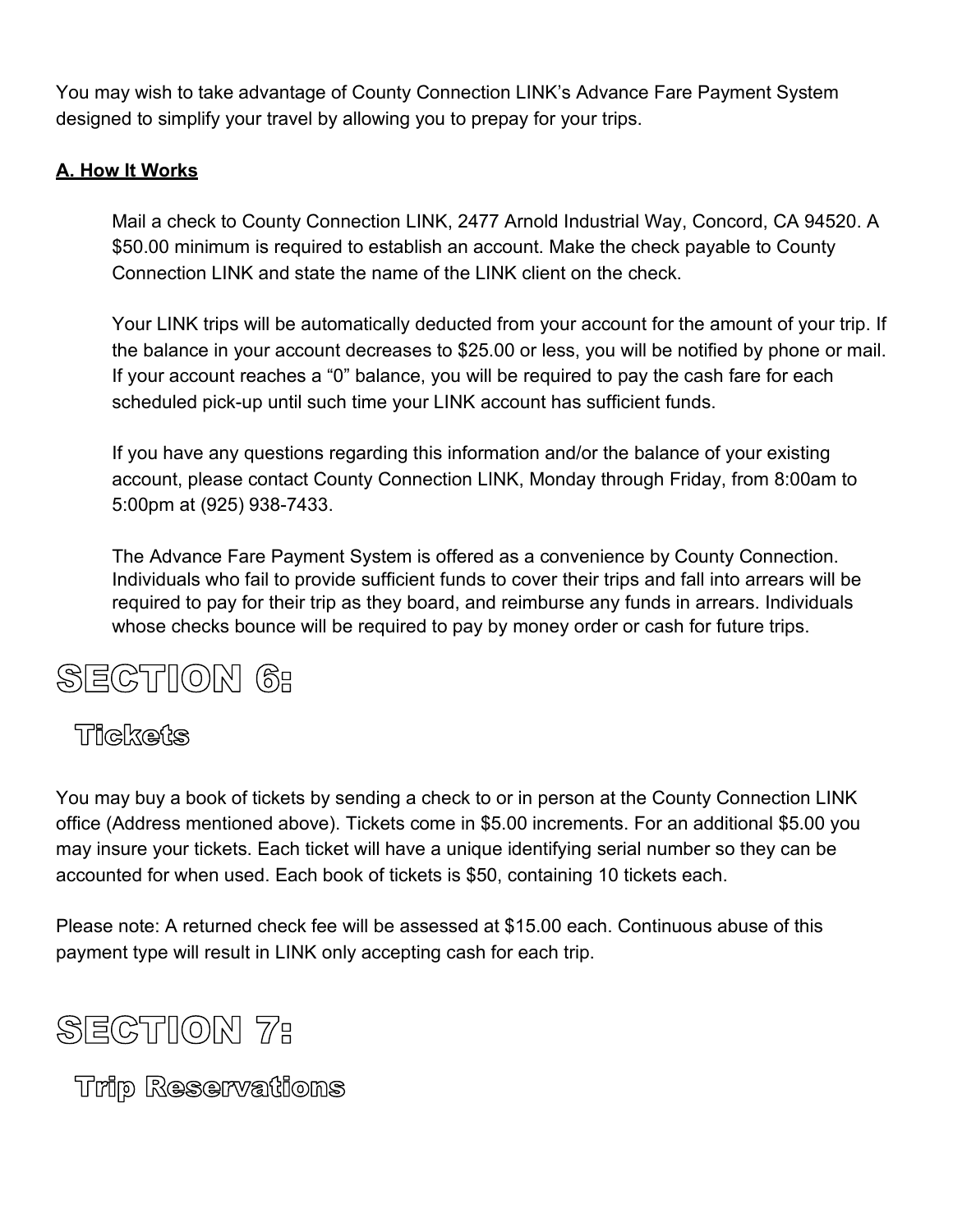Travel on LINK Paratransit service is by advance reservations only. Same day reservations are not available on LINK service but may be used under the Rider Choice program. Reservations may be made on the phone, via My Transit Phone App and for Centers using My Facilities Manager. You may call our reservations department at:

### **Reservations number (925) 938-7433**

Reservation calls are accepted from 8:00 am to 5:00 pm every day including weekends and holidays. You may make a reservation up to seven days in advance but no later than 5:00pm the day before your trip.

When booking your trip, please provide the following information:

- Your name, home address and telephone number or cell number.
- The address where we will pick up from and take you to.
- Any special instructions that the driver may need, such as gate codes, directions too hard to find places, specific areas in a mall or shopping center etc.
- The date you want to travel.
- The time you would like to be dropped off and picked up.
- Whether you will be travelling with an attendant, companion or service animal.
- The type of mobility aid you may be using, like a wheelchair, walker, cane or scooter.

## **A. My Transit App**

A mobile application designed to specifically to help you and your caregiver stay in touch with LINK paratransit service, by using any mobile device. You and your caregiver will have:

- Immediate access to real-time information
- Trip notification such as estimated arrival times
- View future scheduled trips
- Quick links for direct access to the call center and County Connection offices
- Ability to transmit your current location for assisting the drivers in locating you more quickly
- The ability to provide feedback or rate your trip experience once your trip is completed

### **B. Facility Transit Manager**

Your dialysis center, group workshop and other similar facility can be issued a web-based login to see all pick-up and drop-offs scheduled to the facility and the current estimated time of the vehicle. Once the estimated time is within an hour of the current time, the facility can link directly to the vehicle location.

## **C. Types of Reservations**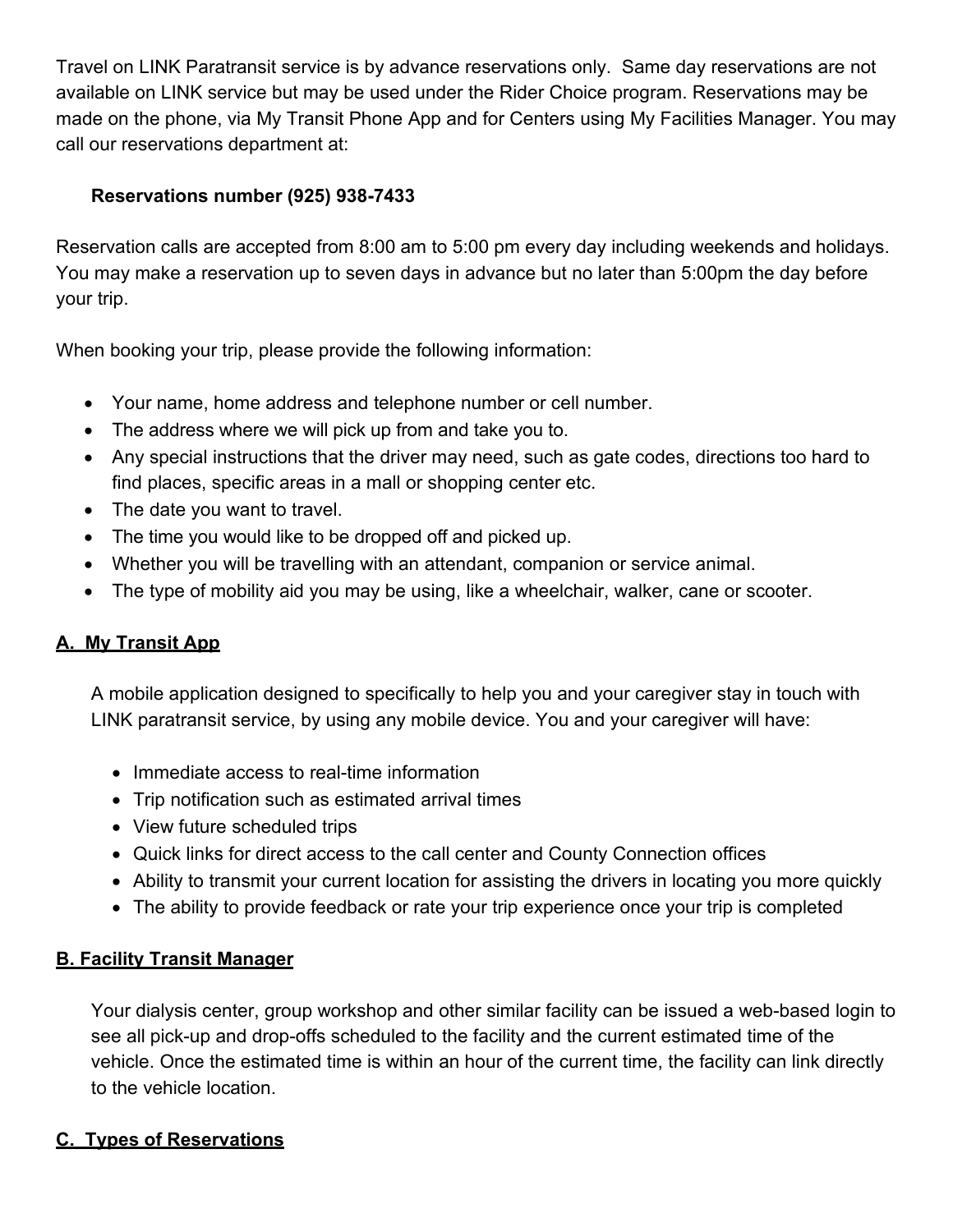You have the option of requesting a reservation based on either a specific pick-up time or an appointment time to arrive at your destination. Either way, the reservationist will calculate the time in which you should expect the driver. The reservationist will attempt to give you the best time possible but cannot make more than two attempts to secure a time. (Sometimes the reservation agent will book a trip time for you up to one hour either way of your request time. That maybe the only time they have. For example a 9am request time. The agent may offer you an 8am to 830am pick up window or a 930am to 10am pick-up window).

#### **D. Pick-up Window**

When you make your reservation, you will be given a 30 minute range of time in which to expect the driver. This range of time is called a pick-up window, your driver may arrive anytime between this pick-up window. You are encouraged to be ready at the beginning of this 30 minute window of time. If you are not visible, when the driver arrives, he/she will attempt to contact you as a courtesy. If you fail to board the vehicle after 5 minutes of its arrival, the driver will have to leave to pick-up other passengers. \*\*This is called the 5 minute rule! \*\*

#### **E. Shared rides**

LINK Paratransit services is a shared ride service. This means, just like public transportation LINK picks up other riders going to similar destinations as you. The direction of the trip may not be linear. Your ride time may take a similar amount of time as the same trip would take on regular fixed route including transfers and wait times. To see how long a paratransit trip may take, you can compare travel times with fixed route by visiting our website at www.countyconnection.com to plan your trip. Enter the required information, including if you want to be picked up at a specific time or have an appointment time.

#### **F. Changing your reservations**

The Dispatch Department is open 7 days a week and during all hours of operation, roughly from 4:30am to 12midnight. You may call during those times with questions about your ride. You may not book outside of normal reservation hours, but you may cancel and or add instructions to your existing rides. You can contact Dispatch Department at (925) 943-1829.

Request for changes on the day of your trip most likely cannot be accommodated. Please do not ask the drivers to make changes to your pick-up or drop off destinations. Call the Customer Service department at (925) 943-7433 if it is an emergency and they will try their best to assist you.

#### **G. Early Pick-up**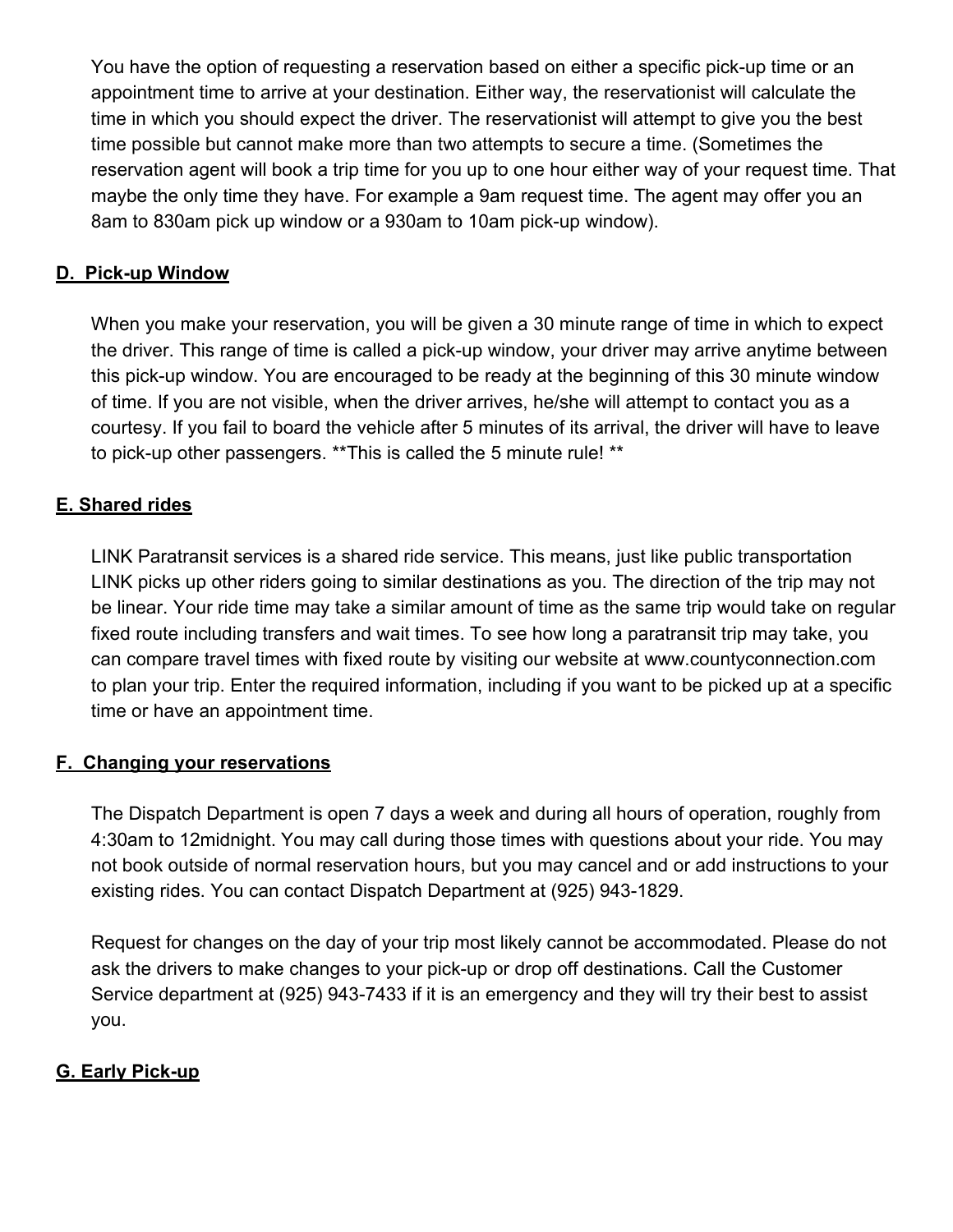Sometimes the driver will arrive before your pick-up window because of light traffic or a cancellation before your trip. You are not obligated to board before your window, but the driver may inform you of that choice.

### **H. Late Pick-ups**

If your driver does not arrive by the end of your 30-minute pick-up window, you may call LINK paratransit call center at (925) 943-1829, to find out where your driver is, or you may locate your driver using the MyTransit app. If your driver arrives later than your 30 minute pick-up window, you may decline the ride without penalty.

## Standing Reservations

(Subscription Rides)

Standing reservations are available on a limited basis for trips going to the same address, on the same days of the week and at the same time for 60 days or more.

Typical standing trips include those for school, employment, hemodialysis, chemotherapy, and other medical treatments. If space is not available for a standing trip, you may ask to be placed on a waiting list, which is reviewed regularly.

You only have to call once to request a Standing Order ride. It takes approximately seven days to go in to affect if we have space available.

It is important to remember that standing reservations are NOT guaranteed, and may be capped at no more than 50% of all rides in any given time period.

If you are unable to secure a standing ride trip, you may still call the day before, or up to seven days before, for each individual trip. To avoid No-show or Excessive cancellation penalties, it is important to cancel your Standing Order, if you are in the hospital or will be away for a certain period of time. We can hold your Standing Order for up to two weeks. After two weeks, we have to allow others the opportunity to book Standing Order rides. You may continue to make reservations up to 7 days in advance for each trip. County Connection LINK will review your request again after 30 days.

# **SECTION 8:**

Regional Transfer trips

Riders may schedule trips which take them into the service area of other Bay Area paratransit providers. To assure that we can accommodate the coordination of your transfer trip with another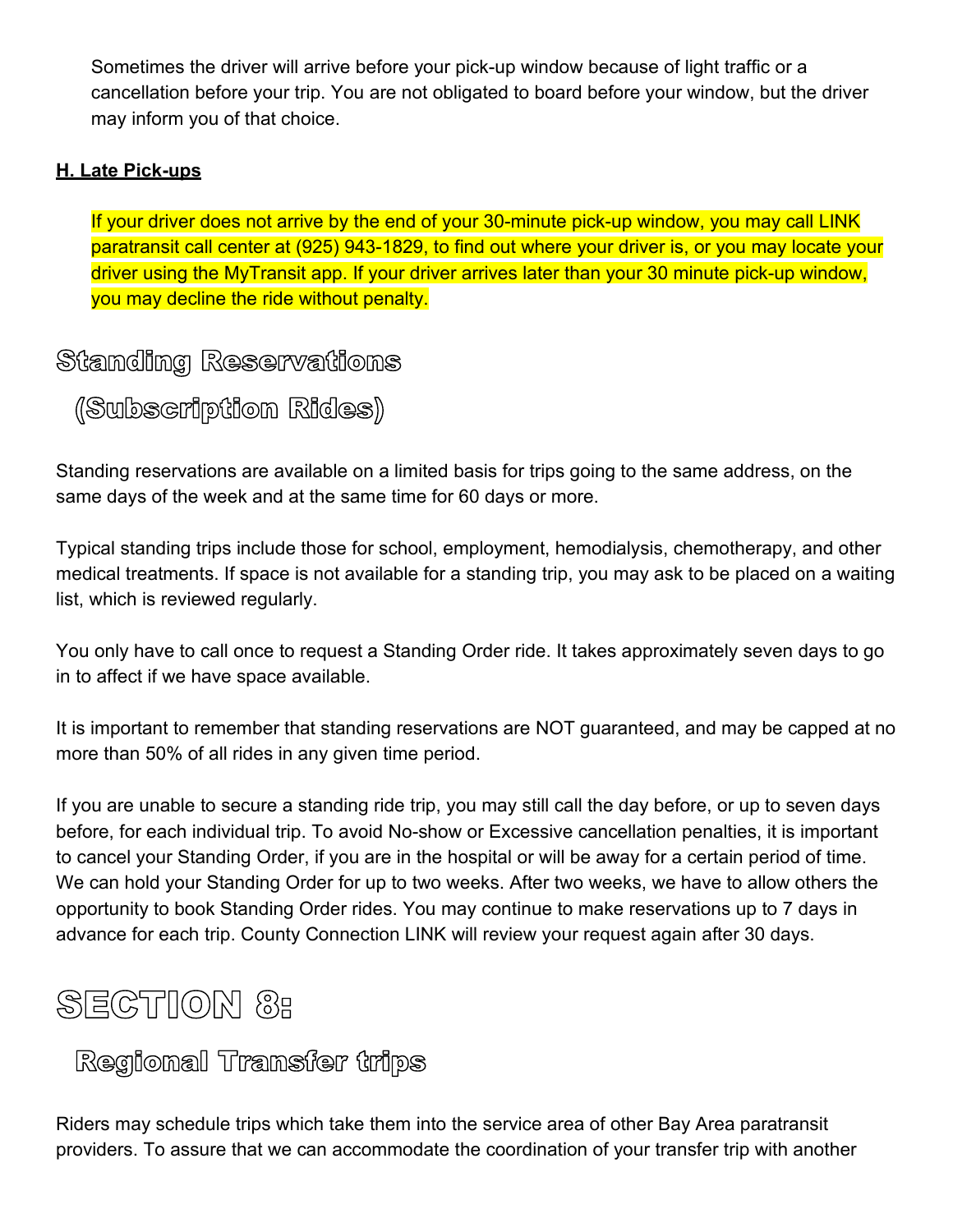agency, please call 5-7 days in advance of the transfer trip. The reservationist will make the arrangements with the other paratransit provider and confirm your trip one or two days before the scheduled trip.

You may also take these trips through our **Rider Choice program. (See page.....).** 

# **SECTION 9:**

**Cancelling** a trip

Cancel any trips you do not plan to use as soon as possible but no later than one hour before the beginning of your pick-up window. Failure to cancel your ride before the beginning of your pick-up window will result in a no-show. You may also not book and cancel too many trips. This is called excessive cancellations. (See Penalties on page?? for violation policy)

# **SECTION 10:**

## **No-shows**

A no-show is a failure to meet your scheduled ride within 5 minutes of its arrival or fail to cancel the ride altogether. A pattern of no-show violations may lead to penalties.

**\*\*Please note\*\*** It is your responsibility to wait where the driver can see you. The driver is not allowed to leave sight of his or her vehicle and can only go in the main lobby of a building. At most they can announce their arrival at the door. Service is curb to curb with door to door for very special circumstances. The driver will attempt to find you, but will leave after 5 minutes. To help expedite matters, please provide a good cell phone number where dispatch can reach you. If the driver leaves, and another ride has to be scheduled, there may be significant delays, up to 1 hour.

# Section 11:

## Pemalities

You may receive penalties under the following violations:

## **A. Rider Behavior Rules**

Riders, companions and personal care attendants must:

- Avoid no-shows and late or excessive cancellation of reservations.
- Board the vehicle within 5 minutes of its arrival as long as it is within the 30-minute window.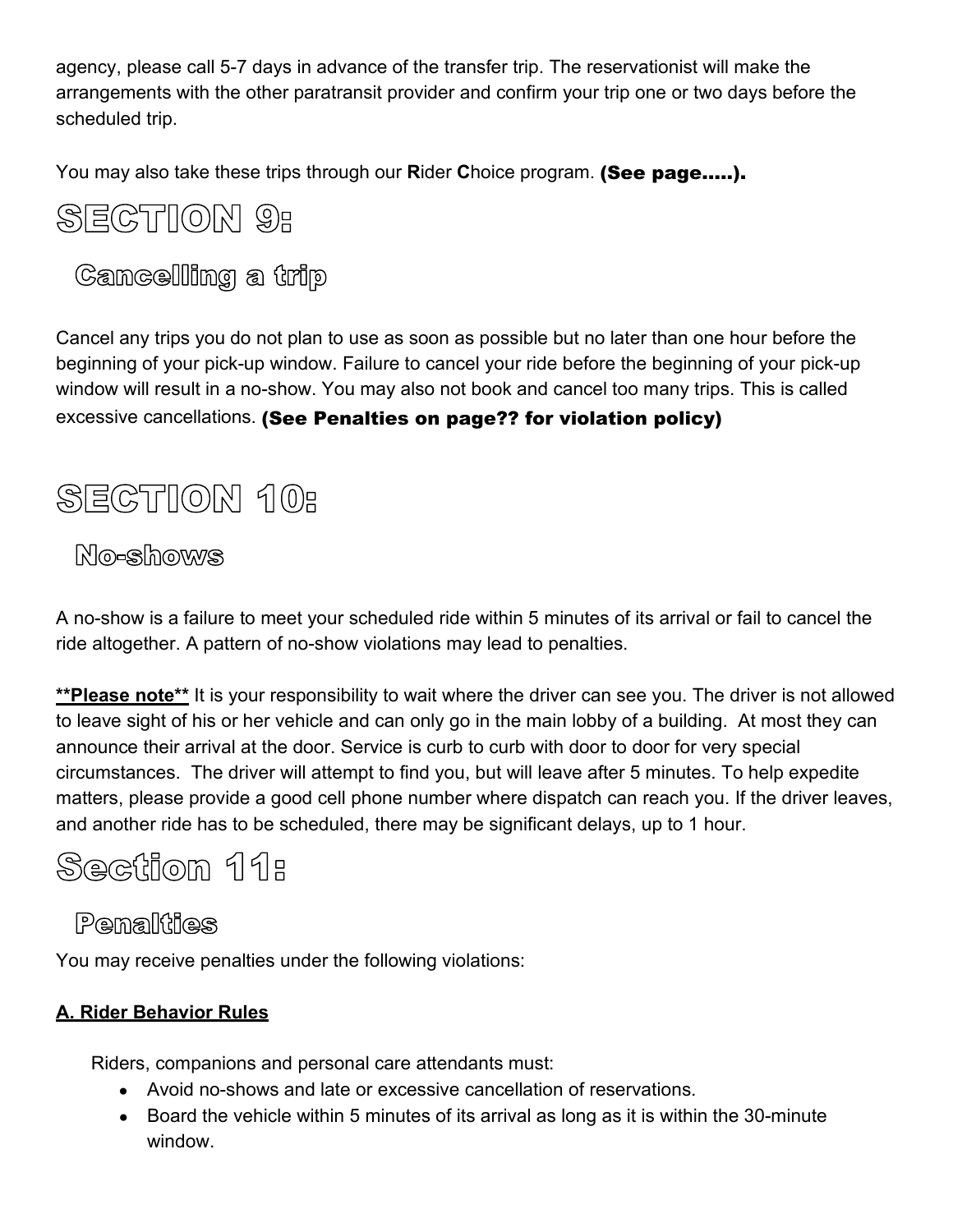- Remain seated, wear a seatbelt and refrain from distracting the driver causing unsafe driving conditions.
- Refrain from abusing, physically and/or verbally, both the driver and other passengers.
- Always pay a fare.
- Refrain from using the service fraudulently.
- Refrain from carrying fireworks, flammable liquids, or weapons that threaten the safety of the driver and other passengers.
- Refrain from using abusive, threatening, obscene and racially offensive language.
- Litter on or soil the vehicles during their ride.

### **B. No-show Policy**

LINK Paratransit is an advance booking system. Trips are booked and space is reserved for each trip booked. Booking rides that you do not take prevents others from booking and getting the rides that they desire.

You may cancel your trip up to 1 hour before the start of your 30 minute pick-up window. If you do not cancel a trip, and you are not present when your scheduled trip arrives, this will result in "No show."

All riders will receive a warning letter if and when they "No-show" 4 of their total scheduled rides in a calendar quarter (as defined below). All riders will receive a suspension letter if and when they meet *both* of the following thresholds:

- 6 No-shows in a calendar quarter; *and*
- No-shows for 30% of their total scheduled rides in a calendar quarter.

No rider will be suspended without (a) receiving a warning letter and then (b) accumulating 2 or more additional No-shows.

Calendar quarters are three-month periods defined as:

- January March
- April June
- July September
- October December

*Passengers will not be penalized for No-shows that are beyond their control.* Passengers are encouraged to communicate to LINK staff as soon as possible if their No-show is a result of something completely beyond their control (e.g., a medical emergency, death or family emergency).

Passengers who habitually violate the No-show Policy are subject to progressive penalties within a two year period.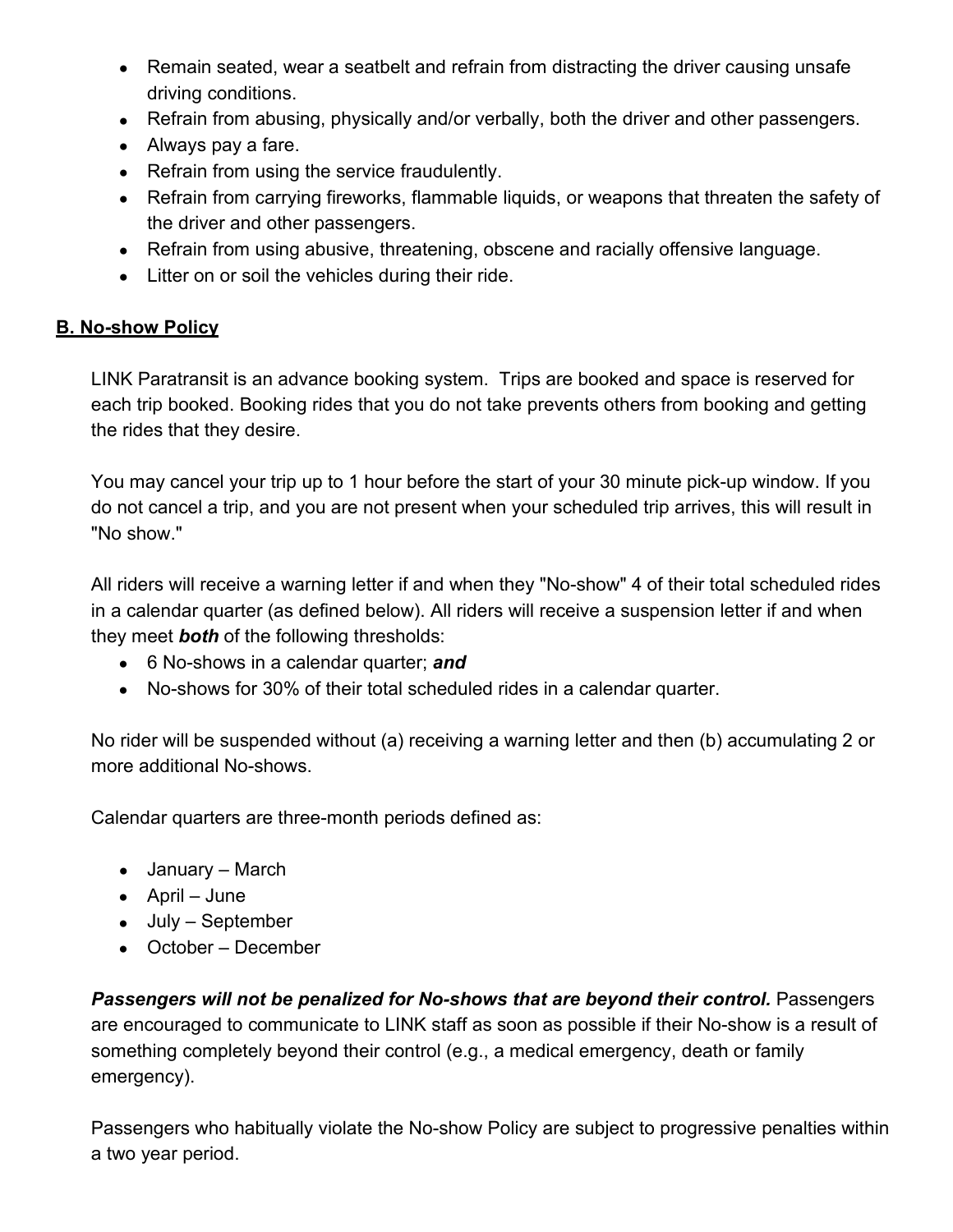- First violation: 7-day (1-week) suspension
- Second violation: 14-day (2-week) suspension
- Third violation: 21-day (3-week) suspension
- Fourth and subsequent violations: 28-day (4-week)

### **C. Excessive Cancellations**

If you cancel more than 50% of the rides you book in a 30-day period, you  $\frac{1}{2}$  [SMvH1]be subject to "excessive cancellation" penalties[SMvH2].

### **D. No-shows/Excessive Cancellations and Standing Orders**

County Connection LINK is not obligated to provide Standing Order rides, but does so as a courtesy and convenience to its passengers. If you violate the No-show or Excessive Cancellation Policies, LINK Paratransit **[SMVH3]may cancel your Standing Order and you may risk losing your ability to** schedule a Standing Order ride.

If your Standing Order is cancelled, you may follow the normal reservation process to book your rides.

### **E. Appeals**

It is your right to appeal eligibility status and penalty decisions made by LINK Paratransit. Decisions that you may appeal are:

- Determinations of eligibility.
- Suspensions for no-shows and excessive cancellations.
- Suspensions for violation of rider Behavior Rules.

Instructions to appeal a LINK Paratransit decision are included in eligibility denial letters and suspension notices.

Appeals are heard by panels consisting of a LINK staff person, a rider advocate and/or a medical professional.

Riders who appeal a suspension for violation of the No-show or Excessive Cancellations Policies may continue riding LINK Paratransit service pending the outcome of the appeals hearing.

You may bring anyone you wish to an appeal hearing to speak on your behalf. LINK Paratransit will provide free transportation for you to and from the appeal hearing. County Connection will also provide necessary aids/accommodations that you request for the appeal hearing, if you request them at least one week in advance.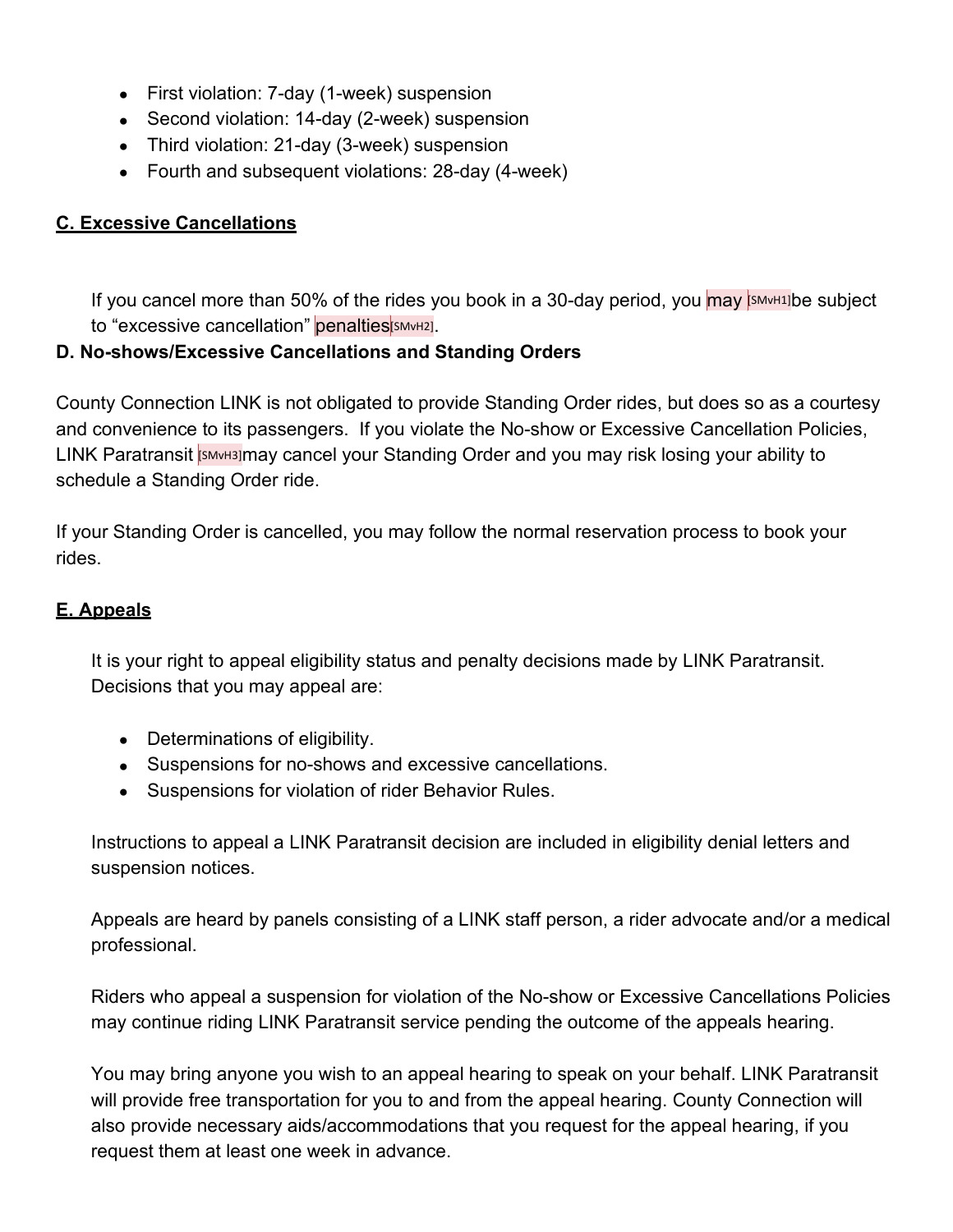After the hearing, the panel will decide on whether to uphold the decision or overturn it. The decision of the panel is final. County Connection will notify you of the panel's decision in writing within five (5) business days of the hearing.

# **SECTION 12:** Mobility Devices

amd Securement

County Connection vehicles are equipped with rider lifts or ramps that meet accessible ADA specifications. All ramps will accommodate mobility devices such as wheelchairs and three-wheeled scooters up to 48" long by 30" wide with a combined weight up to 800 lbs. including the passenger. Mobility devices that exceed these specifications may not be able to be accommodated. County Connection would encourage any individual planning to use LINK services to use mobility devices that fit within these dimensions. We do not transport gurneys.

For safety reasons it is *suggested* that all mobility devices be free of bags, baskets and any other attachments that may interfere with the securement system. Additionally, all passengers are required to wear a seatbelt. Lap belts will be provided to passengers in mobility devices that don't have their own lap belt. Finally, please be aware that passengers in scooter type mobility devices may be asked to move to a seat.

# **SECTION 13:**

Children on LINK

## Service

All children until the age of 8 or until they reach a height of 4 feet 9 inches, must travel in a car seat. Parents and guardians must provide and install their own car seat. Drivers can help you carry the car seat, but are not permitted to carry the children. LINK Paratransit does not provide car seats and will not transport children without the appropriate car seat.

## **A. Children as eligible riders**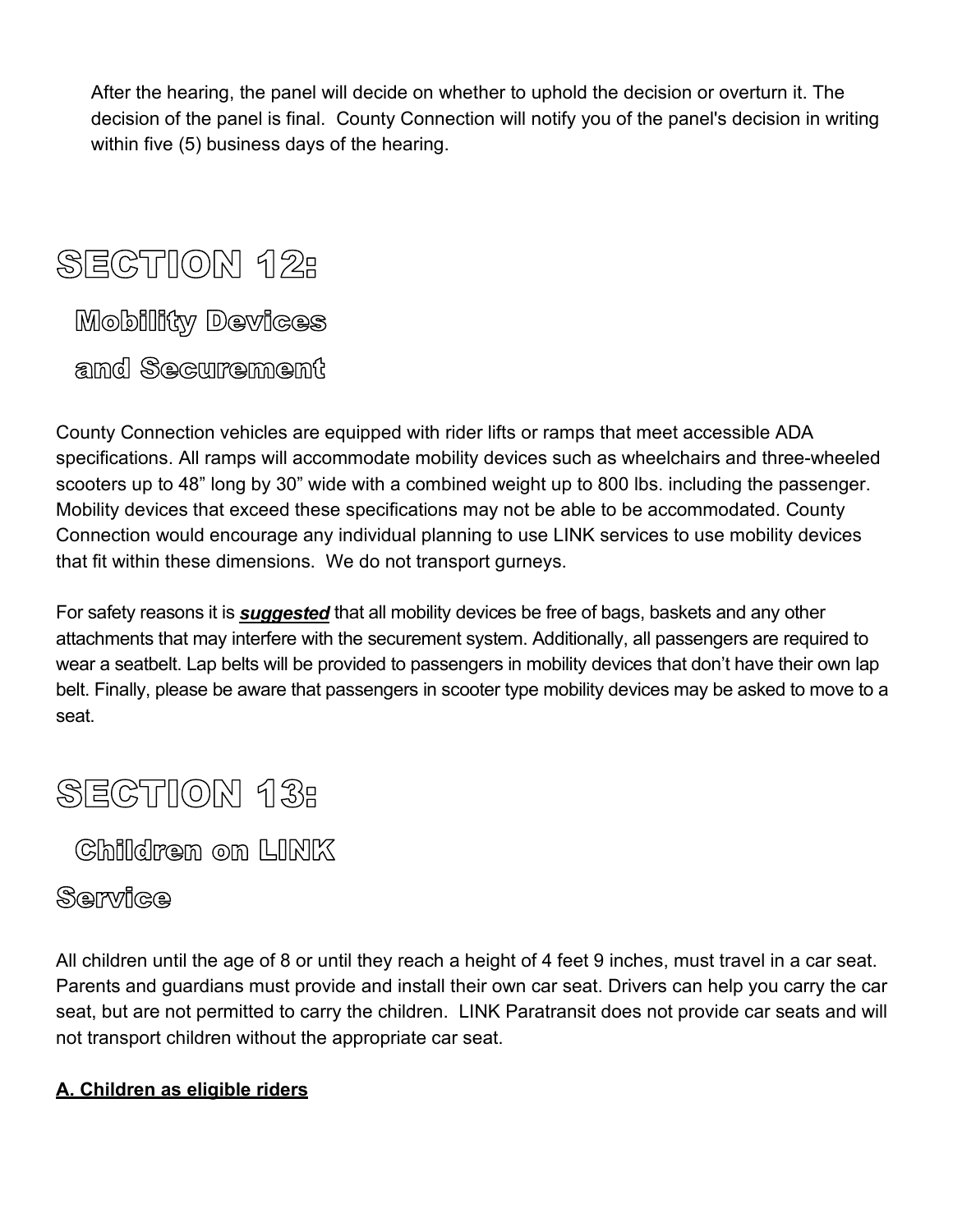Children whose disability (as opposed to their age) would prevent them from using the fixed route bus and trains by themselves may be eligible for LINK Paratransit. Very few children under the age of 5 meet this requirement. Children who are under the age of 6 must travel with a parent or guardian (Personal care attendant). If the child is older and exhibits seriously disruptive behavior or poses safety concerns for themselves or others as a result of such behavior, must travel with a parent or personal care attendant.

### **B. Children as companions**

Eligible riders may bring one child as a companion and may request on the day of service to bring additional children. If space is available the request will be granted. The eligible rider must be able to manage the child on their own or with the help of a personal care attendant. The drivers cannot assist with managing children.

### **C. Children as attendants**

Children above the age of 6 may travel as personal care attendants as long as they act in that capacity. The driver cannot perform personal duties for a rider or his/her child.



## Package limitations

LINK Paratransit is a shared ride service and space on the vehicle is limited. Riders may bring just enough packages to fit on their laps or at their feet (as long as they can remain securely on the floor). The driver may assist you in carrying up to two small packages to the vehicle. (Roughly the size of two grocery size bags). Please refrain from bringing multiple items, which will cause delays. If there are too many bags or items, the driver may have to leave on his route and another trip can be scheduled for you. This may significant delay your trip.



# Life Support Equipment

You can bring your respirator, portable oxygen or other life support equipment as long as it does not violate laws or rules related to transportation of hazardous materials. Your equipment must be small enough to fit into the paratransit vehicle and be managed by you or your personal care attendant.

# **SECTION 16:**

Travelling with

amilmals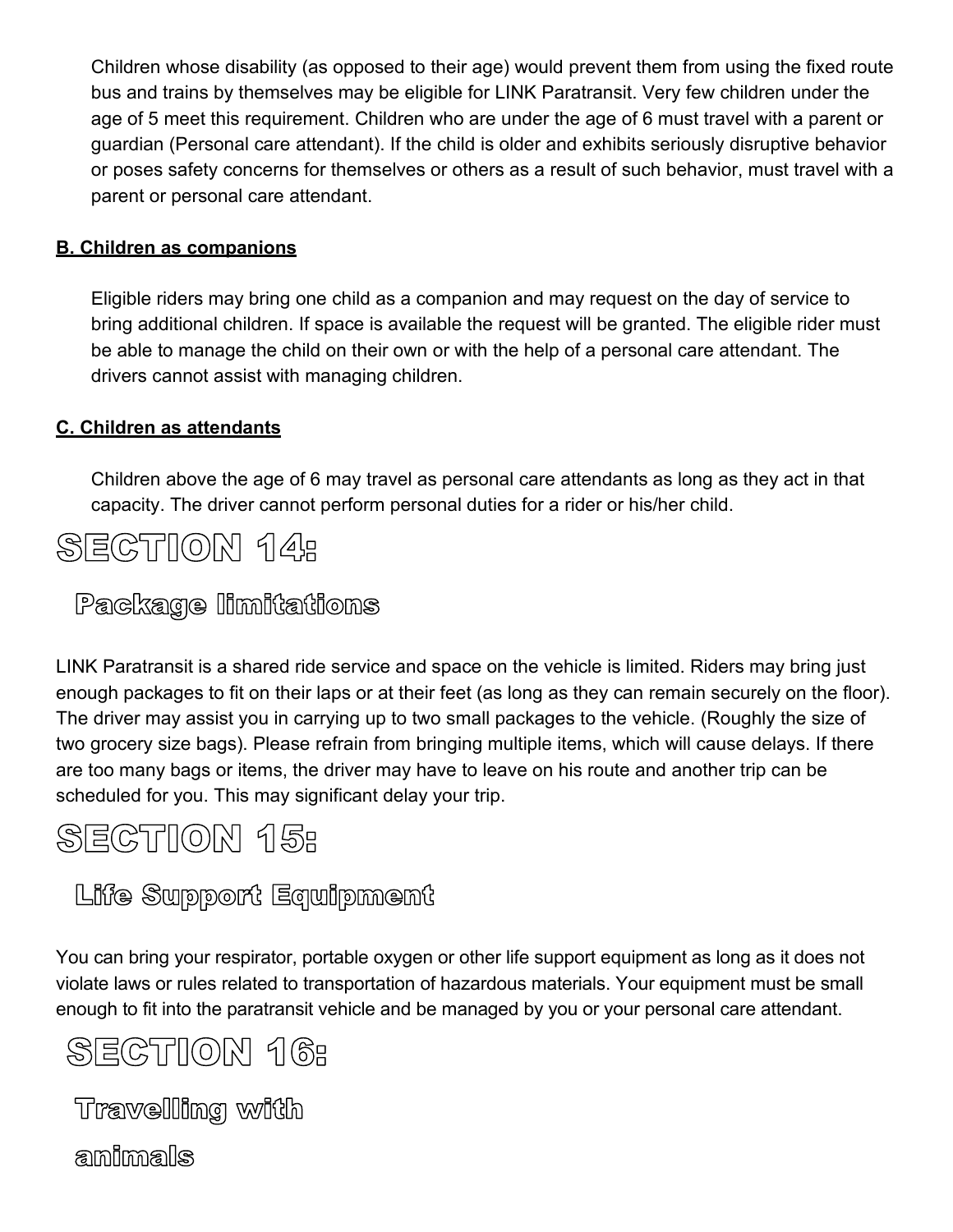### **A. Pets**

You may travel with a small pet as long as the animal is fully enclosed in a secure pet carrier that you can manage and hold on your lap or securely at your feet.

### **B. Service Animals**

You may bring your guide dog or other service animal that has been trained to help you with your disability. The service animal must be under your direct supervision at all times. It must not soil or damage the vehicle, bark, growl or act in an aggressive manner. Please tell the Reservationist if you intend to travel with a pet or service animal during your trip.

# **SECTION 17:**

## Driver Responsibility and Behavior

#### **A. LINK Paratransit drivers are required to:**

- Get out of the vehicle and let you know they have arrived.
- Offer assistance such as pushing your wheelchair, offering a steadying arm to help you walk safely and assisting you to get in and out of the vehicle safely.
- Wear a uniform and a name tag.
- Carry a small load of packages to and from the vehicle (see package limitations on page ??).
- Operate the vehicle and lift in a safe manner and safely secure your wheelchair.
- Remind you to wear your seatbelt.
- Keep within sight of their vehicles when passengers on board.
- Be courteous at all times.
- Collect the fare listed on their manifest.
- Carry only the riders assigned to them along with their attendants and approved companions.
- Go only to the destinations listed on the manifest or as notified by the dispatcher.

#### **B. Drivers are not allowed to:**

- Enter a rider's residence or go past the main lobby of a public building.
- Leave riders in the vehicle unattended.
- Perform any personal care assistance such as assisting riders to dress or go to the bathroom.
- Smoke, eat or drink in the vehicle.
- Use a cell phone while driving, play loud music or wear headphones.
- Be rude or harass the riders and their guest.
- Take information from the rider about cancellations or changes in reservations.
- Accept tips.
- Lift or carry riders, or carry wheelchairs up and down stairs.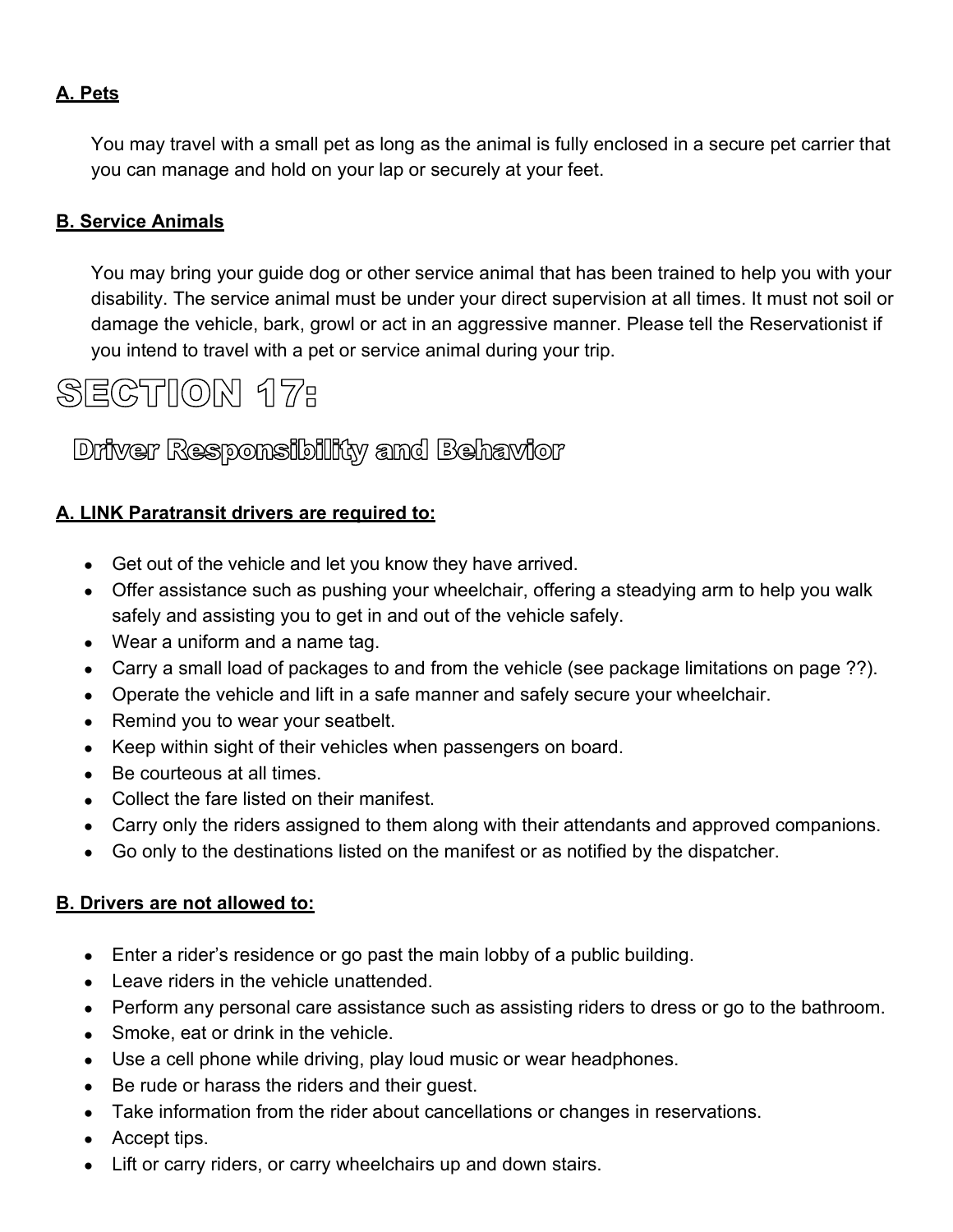All drivers are familiar with basic first aid and CPR, but are not medical professionals. If there is a medical or health emergency on-board such as a rider having a seizure or experiencing excessive bleeding after a dialysis treatment, the driver will pull over, call 911 and wait for trained help.

## Rider Responsibility

Riders, their companions, and their personal care attendants must be responsible in their use of LINK Paratransit service and follow all its rules. This is to ensure the safety of the riders and the driver. Here are some of the minimum required behaviors for riders and their guest:

- Be ready at the start of their pick-up window. (This is a curb to curb service, with door to door upon request only. Driver must remain within eyesight of their vehicle.)
- Enter and exit the vehicle voluntarily. This means the rider should not require an inordinate amount of coaxing from the driver. This could cause delays.
- The rider must be able to follow the driver's instructions.
- Stay buckled in the seat or wheelchair while the vehicle is moving. The rider must not attempt to get up out of their seat while the vehicle is in motion. This is unsafe.
- Not attempt to exit the vehicle while it is in motion, at stop signs, stop lights, while in traffic or while picking up other passengers.
- Refrain from hitting, touching other riders, or the driver.
- Not invite/engage sexual attention from other riders or the driver.

# Caregiver Responsibility

- LINK driver's cannot act as an attendant for Paratransit riders. Cognitively impaired riders may ride without an attendant as long as they exhibit safe behaviors in the vehicle. It may be necessary for the caregiver to accompany an individual with a cognitive impairment or to provide a personal care attendant.
- Riders with mental or cognitive impairments, or with severe memory loss that prohibits them from being safely left on their own at the pick-up or drop-off point, must have an attendant or caregiver present at both locations. If a responsible attendant or caregiver is not present when the driver attempts to drop-off these riders, dispatch will call the emergency contact person from the individual's application. If a responsible attendant or caregiver is not located, the individual will be brought to the closest police station and the situation will be reported to adult protective services.

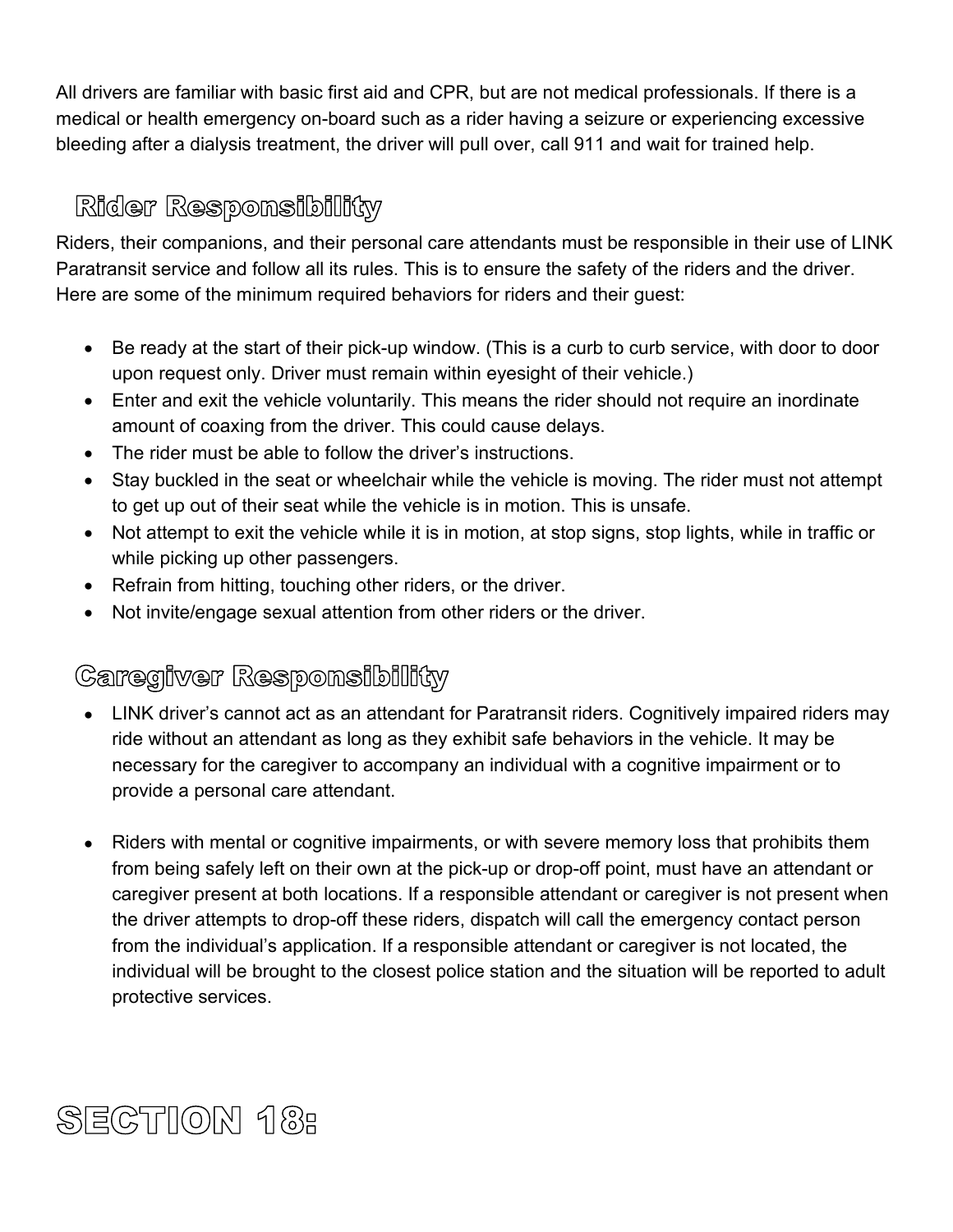# Reasonable Modification

LINK Paratransit services is fully compliant with the Paratransit requirements of the ADA. We are committed to making reasonable modifications to policies, practices and procedures to ensure LINK Paratransit services are accessible to everyone. To make a request for reasonable modifications, you may contact LINK Paratransit service's Manager of Accessible Services, at (925) 680-2098 or dial 711 for the California Relay Services. You can also visit our website at www.CountyConnection.com. Please note, a request for a reasonable modification will not be considered if it would:

- Fundamentally alter County Connection's services or programs.
- Create a direct threat to the health or safety of others.
- Not be necessary to use County Connection services.
- Cause an undue financial or administrative burden.

Persons who wish to file a complaint regarding a request for Reasonable Modification that was denied or alleging any action prohibited by the Americans with Disabilities Act (ADA) may obtain an Appeals form from Customer Service by phone, fax, email or in writing to:

Customer Service, County Connection 2477 Arnold Industrial Drive Concord CA 94520 Phone: (925) 676-7500 Fax: (925) 687-7306 email:customerservice@countyconnection.com

Forms can also be downloaded from our website at www.CountyConnection.com.





To file an ADA complaint, please contact the Manager of Accessible services at (925) 680-2098 or online at our website www.countyconnection.com under ADA complaint.

Compliance with Title VI of the Civil Rights Act of 1964 (Title VI)

County Connection's LINK Paratransit Services are committed to ensuring no person is excluded from participation in, or denied the benefits of its services, on the basis of race, color or national origin as protected by Title VI. If you believe you have been subjected to discrimination by LINK Paratransit services under Title VI, you may file a written complaint or call LINK Paratransit services at (925) 680- 2098.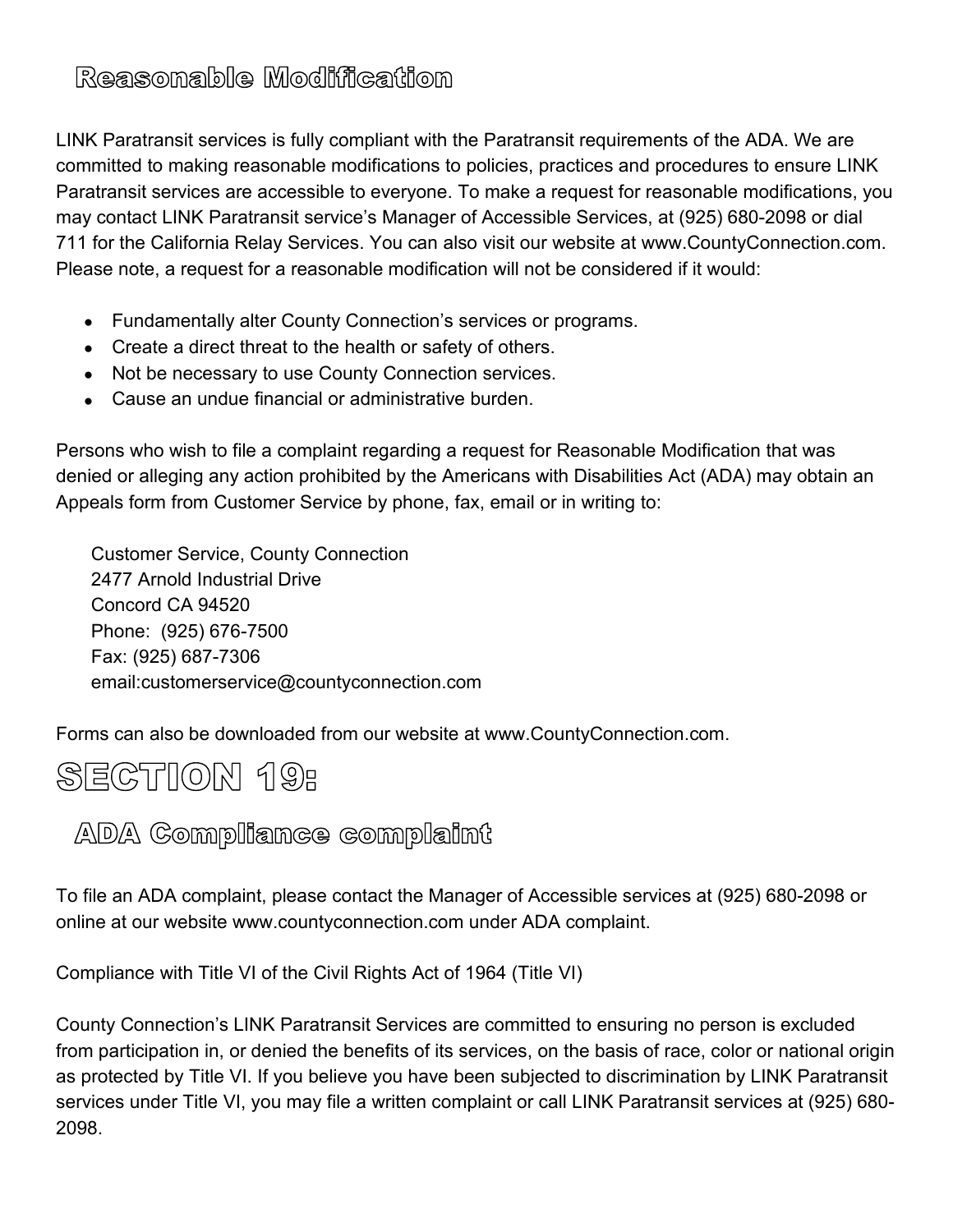Title VI complaints should be filed as close to the date as the alleged discrimination as possible but no later than 180 days. Complaint forms are also available online at www.countyconnection.com.

# **SECTION 20:**

# Advisory Committee

The Advisory Committee meets every other month, and advises the Board of Directors on matters pertaining to fixed-route and paratransit services. This would include a quarterly presentation to the board of directors on matters pertaining to the service. Committee is made up of both fixed-route and paratransit users who represent each of the jurisdictions served by the County Connection system. **For information on meeting times, membership or to contact a representative, call (925) 680- 2098.**

# **SECTION 21:**

## **Fizzed-Route Service**

Fixed-route service uses buses (usually large buses) which travel a set route and stop at designated bus stops. Fixed-route is less expensive than LINK service and does not require advance reservations. You may discover that some of your transportation needs could be accommodated by the use of fixed-route service. Our fixed route services include the following accessible services:

- Wheelchair accessibility (securements)
- Reader boards
- Priority seating
- Destination call outs
- Lift ramps
- Lower floors
- Service animal accessible
- Close to curb boarding
- Clipper payment capabilities

For more information, please call (925) 680-2098. Change to County Connection Customer Service Number

# **SECTION 22:**

Regional Transit

Connection (RTC)

Discount Card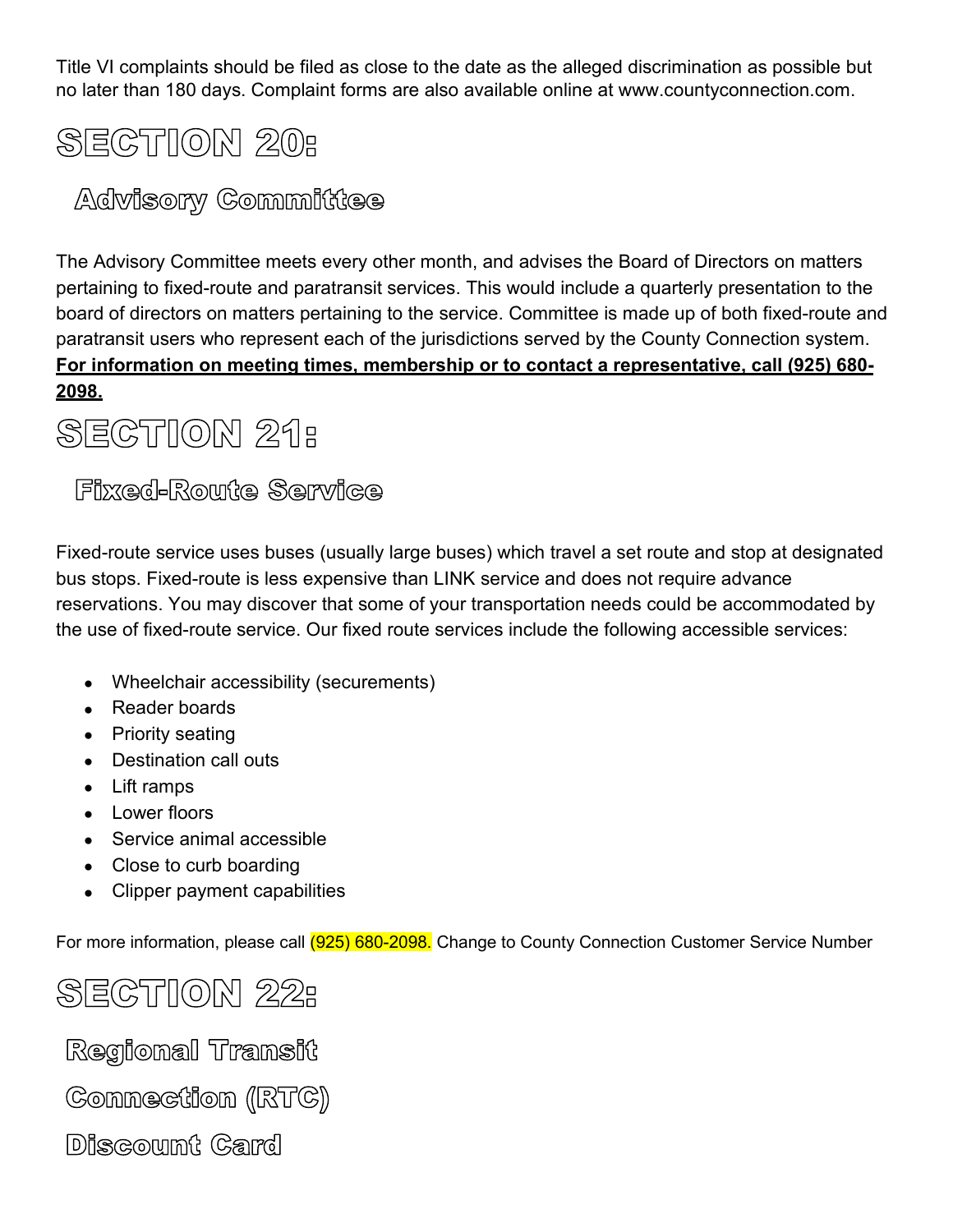The Regional Transit Connection (RTC) discount card allows certified disabled and certain veterans to ride at a reduced fare on all Bay Area fixed-route transit systems. Individuals must apply for the discount card. Please call (925) 676-7500 for more information.



Lost & Found

Riders, their attendants and companions, are responsible for keeping track of their personal possessions while on County Connection LINK. If you discover that you have left something on a vehicle, call (925) 938-7433 to report it. If the item is found, you will be contacted and told where the item is being stored. You have up to 30 days to retrieve it before it is donated to charity. If you take County Connection LINK to pick up the item, you will be charged the regular fare.

# **SECTION 24:**

Feedback

### **A. Complaints**

LINK Paratransit uses communication from our riders to keep track of how the paratransit system is working. To provide feedback, please provide us with the name of the rider, the day and time they travelled, the reservation agent that took the call or the driver that provided the ride. You can make a complaint in any of the following ways:

- Rate your trip on MyTransit App.
- Call the customer service department at 925-676-7500 between 6:30am and 6:30pm Monday through Friday and give them the information.
- Email us at [customerservice@countyconnection.com](mailto:customerservice@countyconnection.com) and give them the information.
- Write to us at LINK Paratransit Service, 2477 Arnold Industrial Way, Concord, CA 94520

All complaints are acted on. You will receive a letter, email or phone call regarding your complaint and any updates associated with it.

#### **B. Praise**

It is important to let staff know when things are going well. Use any of the above methods to communicate your positive experiences. Your praise will be forwarded to drivers or other staff persons.